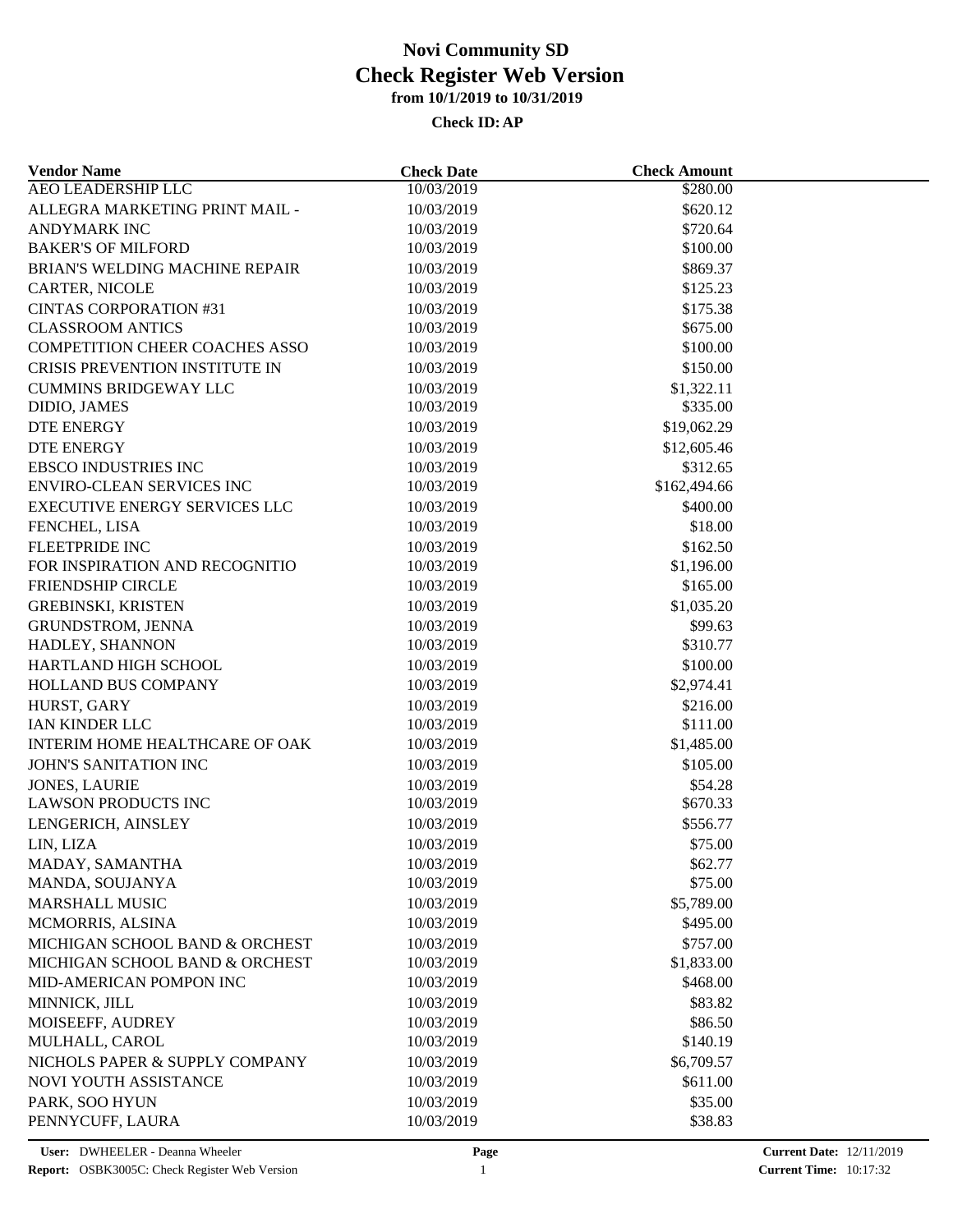| <b>Vendor Name</b>                   | <b>Check Date</b> | <b>Check Amount</b> |  |
|--------------------------------------|-------------------|---------------------|--|
| PITNEY BOWES GLOBAL FINANCIAL        | 10/03/2019        | \$639.00            |  |
| PITSCO INC                           | 10/03/2019        | \$59.41             |  |
| PLANT, RENEE                         | 10/03/2019        | \$111.88            |  |
| PRINTNOLOGY INC                      | 10/03/2019        | \$170.00            |  |
| <b>SCHOLASTIC INC</b>                | 10/03/2019        | \$24,251.70         |  |
| <b>SCOBIE, ERIC</b>                  | 10/03/2019        | \$50.00             |  |
| <b>SCS IMAGE GROUP</b>               | 10/03/2019        | \$7,170.00          |  |
| <b>SIGMA</b>                         | 10/03/2019        | \$70.00             |  |
| SNIDER RECREATION INC.               | 10/03/2019        | \$39,497.13         |  |
| <b>STATE OF MICHIGAN</b>             | 10/03/2019        | \$75.00             |  |
| THRUN LAW FIRM P.C.                  | 10/03/2019        | \$858.00            |  |
| THYSSENKRUPP ELEVATOR CORP (TK       | 10/03/2019        | \$614.11            |  |
| TMP ARCHITECTURE INC                 | 10/03/2019        | \$30.00             |  |
| TURCHI, MARY                         | 10/03/2019        | \$95.65             |  |
| UNITY SCHOOL BUS PARTS INC           | 10/03/2019        | \$177.60            |  |
| WEB BENEFITS DESIGN CORPORATIO       | 10/03/2019        | \$3,607.50          |  |
| WEST, KAITLYN                        | 10/03/2019        | \$27.79             |  |
| ABRAHAM, JACQUELINE                  | 10/03/2019        | \$70.64             |  |
| DRAGOO, MICHAEL                      | 10/03/2019        | \$159.79            |  |
| MCDERMOTT, JACOB                     | 10/03/2019        | \$210.30            |  |
|                                      |                   | \$10.00             |  |
| YIN, GUANG                           | 10/03/2019        |                     |  |
| ANGUS, STEVE                         | 10/04/2019        | \$3,837.88          |  |
| <b>DIGITAL SIGNUP</b>                | 10/04/2019        | \$1,325.60          |  |
| MCCARTHY & SMITH INC                 | 10/04/2019        | \$168,086.88        |  |
| PLANTE & MORAN CRESA LLC             | 10/04/2019        | \$6,383.87          |  |
| <b>CHAPTER 13 TRUSTEE</b>            | 10/10/2019        | \$161.50            |  |
| <b>MEFSA</b>                         | 10/10/2019        | \$127.35            |  |
| <b>MISDU</b>                         | 10/10/2019        | \$1,683.50          |  |
| PENNSYLVANIA HIGHER ED ASSISTA       | 10/10/2019        | \$192.62            |  |
| PIONEER CREDIT RECOVERY INC.         | 10/10/2019        | \$61.94             |  |
| UNITED STATES TREASURY               | 10/10/2019        | \$62.00             |  |
| WELTMAN WEINBERG & REIS CO. LP       | 10/10/2019        | \$6.96              |  |
| <b>ABC MANAGEMENT</b>                | 10/10/2019        | \$2,862.00          |  |
| AMAZON CAPITAL SERVICES INC.         | 10/10/2019        | \$957.01            |  |
| AT&T                                 | 10/10/2019        | \$1,258.45          |  |
| <b>BANK OF AMERICA NA FBO ROBERT</b> | 10/10/2019        | \$15,000.00         |  |
| <b>BELANGER, DAVID</b>               | 10/10/2019        | \$115.00            |  |
| BERAHALLI, SWARNA                    | 10/10/2019        | \$1,652.44          |  |
| <b>BRODERICK, NICOLE</b>             | 10/10/2019        | \$115.00            |  |
| CHRISTEN, JAMIE                      | 10/10/2019        | \$204.50            |  |
| <b>CINTAS CORPORATION #31</b>        | 10/10/2019        | \$175.38            |  |
| COAST TO COAST COMPUTER PRODUC       | 10/10/2019        | \$346.50            |  |
| <b>CONSUMERS ENERGY</b>              | 10/10/2019        | \$3,665.34          |  |
| <b>CUMMINS BRIDGEWAY LLC</b>         | 10/10/2019        | \$311.88            |  |
| CYRUS, MELISSA                       | 10/10/2019        | \$43.00             |  |
| DIRECT ENERGY BUSINESS INC           | 10/10/2019        | \$73,613.03         |  |
| EDF ENERGY SERVICES LLC              | 10/10/2019        | \$2,769.51          |  |
| ENVIRO-CLEAN SERVICES INC            | 10/10/2019        | \$2,187.90          |  |
|                                      |                   |                     |  |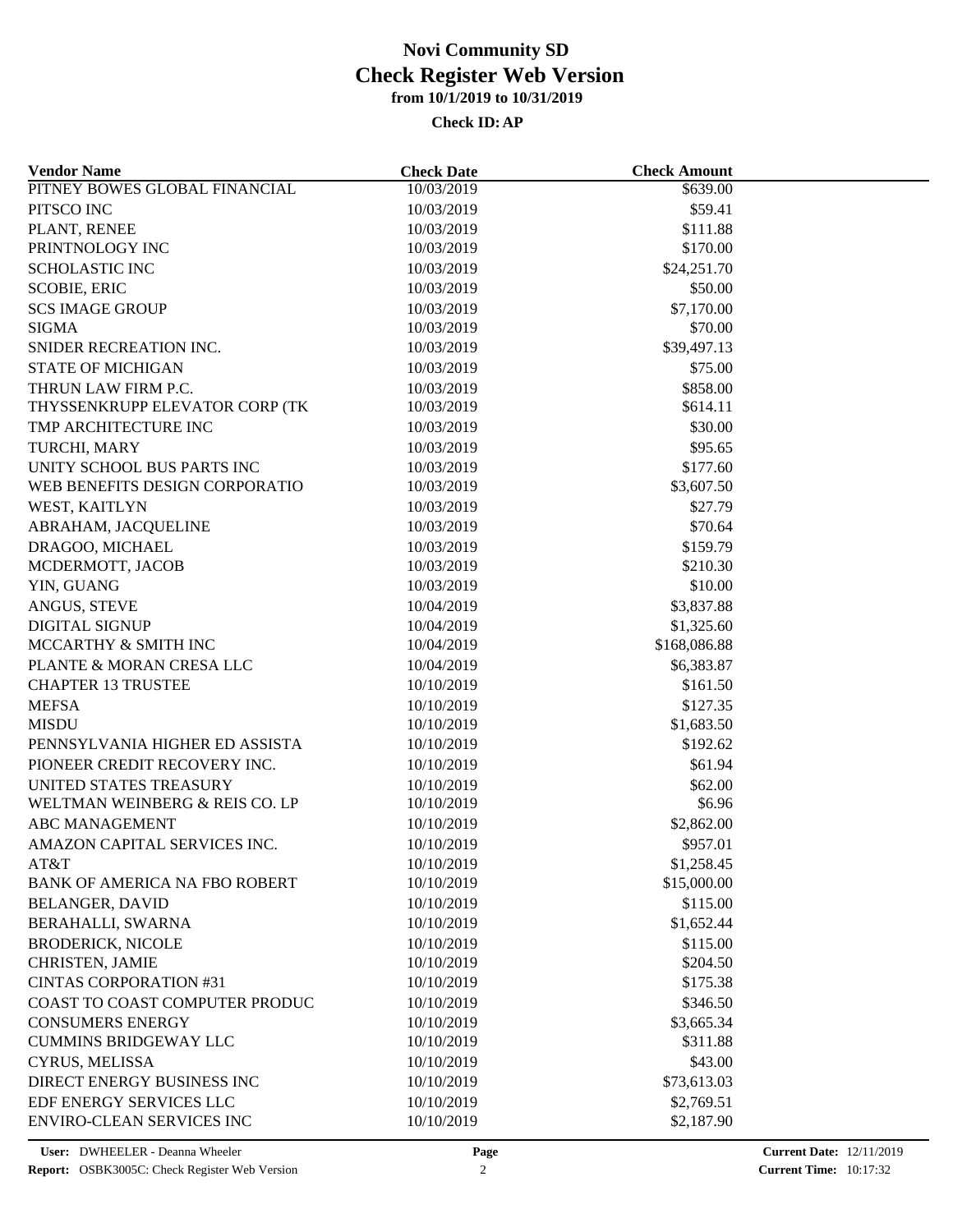| <b>Vendor Name</b>                    | <b>Check Date</b> | <b>Check Amount</b> |  |
|---------------------------------------|-------------------|---------------------|--|
| <b>EVER KOLD REFRIGERATION</b>        | 10/10/2019        | \$1,280.00          |  |
| FIDELITY FBO JENIFER MICHOS           | 10/10/2019        | \$15,000.00         |  |
| <b>GIRLS EMPOWERED</b>                | 10/10/2019        | \$810.00            |  |
| <b>GOODWILL INDUSTRIES OF GREATER</b> | 10/10/2019        | \$13,777.46         |  |
| <b>GREAT LAKES FURNITURE SUPPLY I</b> | 10/10/2019        | \$3,969.90          |  |
| <b>GRISA, KATHLEEN</b>                | 10/10/2019        | \$56.76             |  |
| H & S ENGINEERING INC.                | 10/10/2019        | \$2,980.00          |  |
| HAAS, JUSTIN                          | 10/10/2019        | \$12.46             |  |
| <b>HOLLAND BUS COMPANY</b>            | 10/10/2019        | \$1,004.47          |  |
| HTWE, KHIN                            | 10/10/2019        | \$696.00            |  |
| INTERIM HOME HEALTHCARE OF OAK        | 10/10/2019        | \$2,942.50          |  |
| JOHNSON CONTROLS FIRE PROTECTI        | 10/10/2019        | \$854.66            |  |
| LAPORTE, LISA                         | 10/10/2019        | \$192.85            |  |
| <b>M-2 AUTO PARTS INC</b>             | 10/10/2019        | \$164.99            |  |
| <b>MARSHALL MUSIC</b>                 | 10/10/2019        | \$120.00            |  |
| MATHESON TRI-GAS INC                  | 10/10/2019        | \$157.90            |  |
| MCEVERS, NIKKI                        | 10/10/2019        | \$115.00            |  |
| MUSA, CARLY                           | 10/10/2019        | \$81.92             |  |
| NICHOLS PAPER & SUPPLY COMPANY        | 10/10/2019        | \$979.34            |  |
| NOVI DEERFIELD PTO                    | 10/10/2019        | \$15,498.17         |  |
| NOVI EDUCATIONAL FOUNDATION (N        | 10/10/2019        | \$300.00            |  |
| <b>NOVI PUBLIC LIBRARY</b>            | 10/10/2019        | \$5,032.19          |  |
| ORR, HEYDIE                           | 10/10/2019        | \$50.00             |  |
| PITSCO INC                            | 10/10/2019        | \$275.00            |  |
| PLM LAKE AND LAND MANAGEMENT          | 10/10/2019        | \$1,188.50          |  |
| PRINTNOLOGY INC                       | 10/10/2019        | \$65.00             |  |
| PROTECTION ONE ALARM MONITORIN        | 10/10/2019        | \$50.00             |  |
| <b>RICOH USA INC</b>                  | 10/10/2019        | \$13,348.14         |  |
| SHIVACHI, VERONICA                    | 10/10/2019        | \$575.00            |  |
| STEEH, ROBERT J.                      | 10/10/2019        | \$322.48            |  |
| SWARTZ, MATTHEW                       | 10/10/2019        | \$450.00            |  |
| TANNIS, LYNETTE N.                    | 10/10/2019        | \$3,750.00          |  |
| THE BEST DEALS FOR YOU LLC            | 10/10/2019        | \$1,200.00          |  |
| <b>UKROP, JACQUELINE</b>              | 10/10/2019        | \$133.38            |  |
| WORRY FREE TRANSPORTATION INC         | 10/10/2019        | \$600.00            |  |
| ZARB, AMBER                           | 10/10/2019        | \$17.99             |  |
| A & R REPAIRS BAKER'S KNEAD IN        | 10/18/2019        | \$2,128.86          |  |
| ADAMS OUTDOOR ADVERTISING LLP         | 10/18/2019        | \$1,125.00          |  |
| AETNA BEHAVIORAL HEALTH LLC           | 10/18/2019        | \$1,920.35          |  |
| ASCENSION MICHIGAN AT WORK            | 10/18/2019        | \$18.00             |  |
| AT&T                                  | 10/18/2019        | \$2,831.61          |  |
| BEHAVIORAL HEALTH COUNSELING P        | 10/18/2019        | \$1,750.00          |  |
| <b>BELANGER, DAVID</b>                | 10/18/2019        | \$52.00             |  |
| <b>BRASIL, SANDRA</b>                 | 10/18/2019        | \$49.86             |  |
| CANALES-HERBERT, BETH                 | 10/18/2019        | \$26.77             |  |
| <b>COMCAST SPOTLIGHT</b>              | 10/18/2019        | \$4,226.00          |  |
| <b>CORRION, KRISTIN</b>               | 10/18/2019        | \$53.30             |  |
| CROAD, LORI                           | 10/18/2019        | \$40.00             |  |
|                                       |                   |                     |  |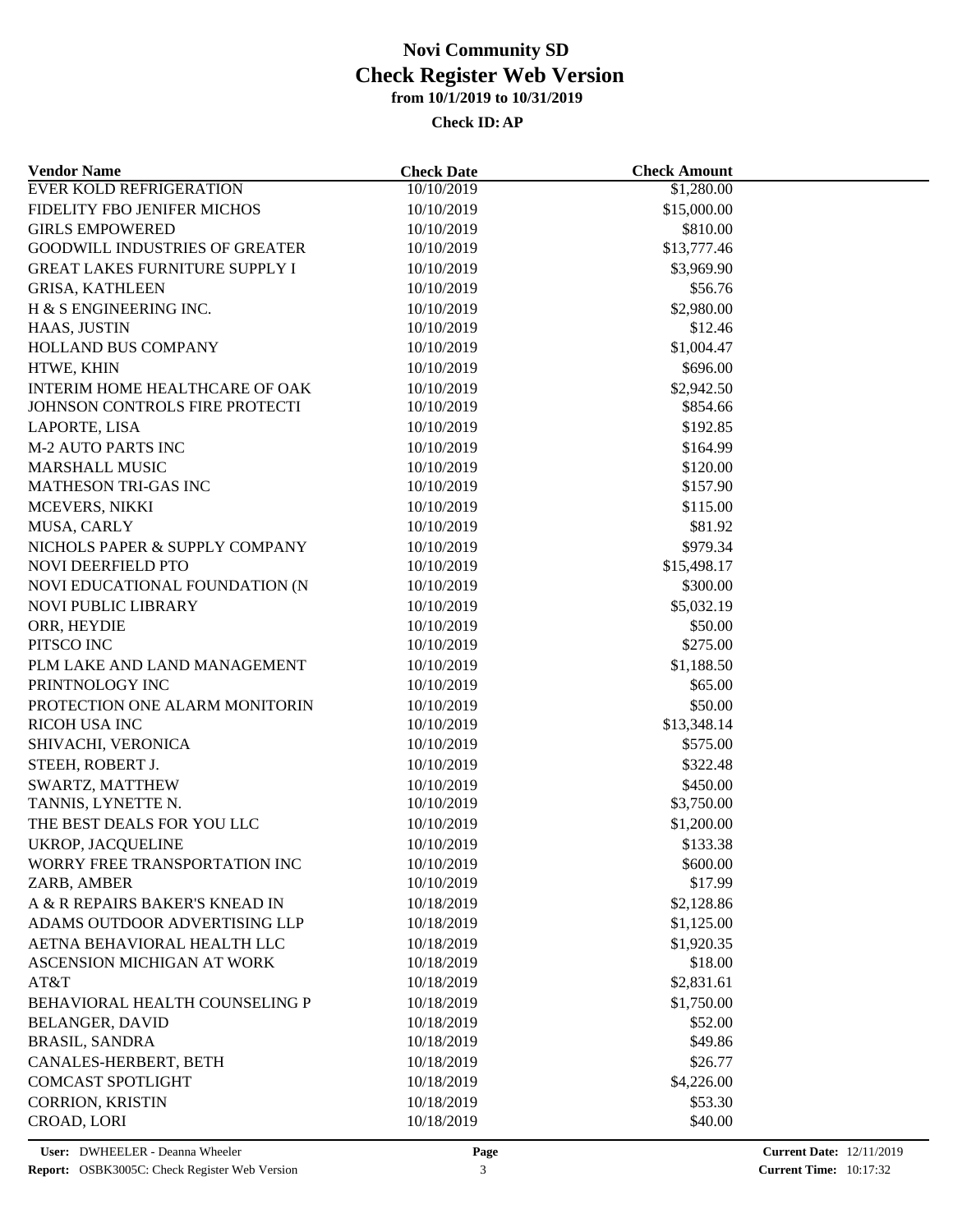| <b>Vendor Name</b>                 | <b>Check Date</b> | <b>Check Amount</b> |  |
|------------------------------------|-------------------|---------------------|--|
| <b>DECA IMAGES</b>                 | 10/18/2019        | \$2,958.00          |  |
| DIGITAL AGE TECHNOLOGIES INC       | 10/18/2019        | \$1,500.00          |  |
| <b>DTE ENERGY</b>                  | 10/18/2019        | \$21.99             |  |
| <b>ECA SCIENCE KIT SERVICES</b>    | 10/18/2019        | \$33.00             |  |
| <b>ESSENTIAL EDUCATION</b>         | 10/18/2019        | \$1,102.50          |  |
| <b>EVER KOLD REFRIGERATION</b>     | 10/18/2019        | \$769.00            |  |
| FENTON HIGH SCHOOL                 | 10/18/2019        | \$190.00            |  |
| FICANO, SABRINA                    | 10/18/2019        | \$27.88             |  |
| <b>FRIENDSHIP CIRCLE</b>           | 10/18/2019        | \$3,810.00          |  |
| <b>GALE: A CENGAGE LEARNING CO</b> | 10/18/2019        | \$100.00            |  |
| <b>GROVER, RATUL</b>               | 10/18/2019        | \$72.00             |  |
| HABU, TOMOKO                       | 10/18/2019        | \$80.00             |  |
| HIRSHFIELD, LAURA JANINE           | 10/18/2019        | \$885.00            |  |
| HP INC                             | 10/18/2019        | \$2,040.00          |  |
| JILG, REBECCA                      | 10/18/2019        | \$300.00            |  |
| JOHN'S SANITATION INC              | 10/18/2019        | \$675.00            |  |
| KENSINGTON VALLEY SPORTS LLC       | 10/18/2019        | \$38.50             |  |
| KULMAN, CHARLOTTE                  | 10/18/2019        | \$106.03            |  |
| <b>KYLES, AUTUMN</b>               | 10/18/2019        | \$790.68            |  |
| LAWRENCE TECHNOLOGICAL UNIVERS     | 10/18/2019        | \$1,000.00          |  |
| LEARNING SCIENCES INTERNATIONA     | 10/18/2019        | \$11,000.00         |  |
| LESSWAY, JENNIFER                  | 10/18/2019        | \$124.16            |  |
| LIFE INSURANCE COMPANY OF NORT     | 10/18/2019        | \$20,159.80         |  |
| MALCZEWSKI, DIANA                  | 10/18/2019        | \$125.00            |  |
| MATHUR, PREREETA                   | 10/18/2019        | \$190.11            |  |
| MCMORRIS, ALSINA                   | 10/18/2019        | \$495.00            |  |
| MICHIANATIMING.COM LLC             | 10/18/2019        | \$16,195.00         |  |
| MILFORD HIGH SCHOOL                | 10/18/2019        | \$100.00            |  |
| MITTEN ROOTZ/HYSTYX                | 10/18/2019        | \$4,212.00          |  |
| MOISEEFF, AUDREY                   | 10/18/2019        | \$180.00            |  |
| MOSS, DARCIE                       | 10/18/2019        | \$491.81            |  |
| MOUNT MORRIS HIGH SCHOOL           | 10/18/2019        | \$170.00            |  |
| MUDIGAL, ANIL                      | 10/18/2019        | \$862.95            |  |
| MYRAND, SHANNON                    | 10/18/2019        | \$125.00            |  |
| NICHOLS PAPER & SUPPLY COMPANY     | 10/18/2019        | \$463.19            |  |
| NORTHVILLE PUBLIC SCHOOLS          | 10/18/2019        | \$750.00            |  |
| NOZAWA, HIROMI                     | 10/18/2019        | \$80.00             |  |
| OAKLAND ASSOC. OF SCHOOL PERSO     | 10/18/2019        | \$75.00             |  |
| <b>OAKLAND SCHOOLS</b>             | 10/18/2019        | \$139.95            |  |
| <b>OLSON'S RENTAL INC</b>          | 10/18/2019        | \$325.00            |  |
| PAULY'S CHOP SHOP LAWN CARE &      | 10/18/2019        | \$2,500.00          |  |
| PLYMOUTH PT SPECIALISTS            |                   |                     |  |
|                                    | 10/18/2019        | \$3,054.55          |  |
| ROBERT BROOKE & ASSOCIATES         | 10/18/2019        | \$593.32            |  |
| ROSEN, NORIKO                      | 10/18/2019        | \$26.91             |  |
| RUTKOWSKI, MELANIE                 | 10/18/2019        | \$37.95             |  |
| <b>SAXTON, ROBERT</b>              | 10/18/2019        | \$77.15             |  |
| <b>SCHMID, PAUL</b>                | 10/18/2019        | \$40.00             |  |
| SCHOLASTIC CLASSROOM MAGAZINES     | 10/18/2019        | \$296.67            |  |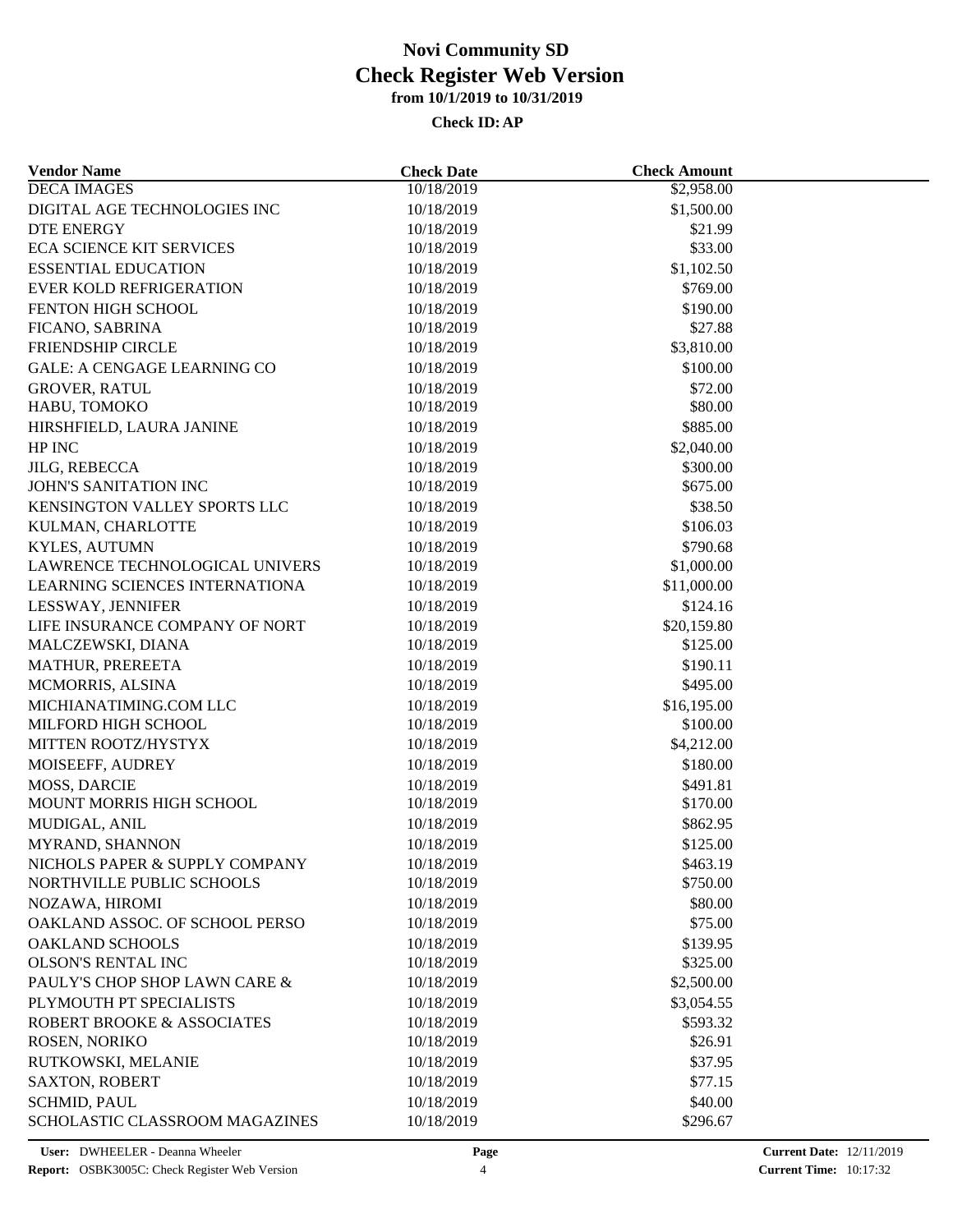| <b>Vendor Name</b>               | <b>Check Date</b> | <b>Check Amount</b> |  |
|----------------------------------|-------------------|---------------------|--|
| <b>SENIOR ALL NIGHT PARTY</b>    | 10/18/2019        | \$22,350.00         |  |
| SHRIKALA, VILAMBIL               | 10/18/2019        | \$463.25            |  |
| SOGA, MEGUMI                     | 10/18/2019        | \$100.00            |  |
| TAKANAMI, MASAYA                 | 10/18/2019        | \$75.00             |  |
| TOFILSKI, WILLIAM RAYMOND        | 10/18/2019        | \$2,090.00          |  |
| <b>UKROP, JACQUELINE</b>         | 10/18/2019        | \$52.37             |  |
| UOZUMI, MAKI                     | 10/18/2019        | \$20.00             |  |
| <b>US FOODS INC</b>              | 10/18/2019        | \$191.20            |  |
| US GAMES (DIVISION OF BSN SPOR   | 10/18/2019        | \$32.26             |  |
| WALKER, KATIE                    | 10/18/2019        | \$117.16            |  |
| WEST, KAITLYN                    | 10/18/2019        | \$121.23            |  |
| WUNDERLICH, MAGGIE               | 10/18/2019        | \$46.86             |  |
| AARON OR SUSAN KLENKE            | 10/22/2019        | \$175.00            |  |
| <b>ANDYMARK INC</b>              | 10/22/2019        | \$1,039.32          |  |
| ASCENSION MICHIGAN AT WORK       | 10/22/2019        | \$18.00             |  |
| BABBITT, BARRY D.                | 10/22/2019        | \$100.00            |  |
| <b>BEYER, TODD</b>               | 10/22/2019        | \$416.50            |  |
| <b>BROOKES BUNCH</b>             | 10/22/2019        | \$195.50            |  |
| CAMPOS, MICHELLE                 | 10/22/2019        | \$89.88             |  |
| CANALES-HERBERT, BETH            | 10/22/2019        | \$65.84             |  |
| CANDELA, LAURA                   | 10/22/2019        | \$97.33             |  |
| <b>CENTURY RESOURCES</b>         | 10/22/2019        | \$3,847.13          |  |
| <b>CINTAS CORPORATION #31</b>    | 10/22/2019        | \$175.38            |  |
| CITY OF NOVI WATER & SEWER DEP   | 10/22/2019        | \$27,482.76         |  |
| CORATTI, LINDSEY                 | 10/22/2019        | \$65.88             |  |
| DATA MANAGEMENT INC.             | 10/22/2019        | \$1,743.75          |  |
| DAVIDS GOLD MEDAL SPORTS         | 10/22/2019        | \$684.00            |  |
| DIGITAL AGE TECHNOLOGIES INC     | 10/22/2019        | \$4,702.00          |  |
| DILLON, MARY ANN                 | 10/22/2019        | \$48.00             |  |
|                                  |                   |                     |  |
| DUTHIE, KAREN                    | 10/22/2019        | \$59.86             |  |
| ESKO ROOFING & SHEET METAL INC   | 10/22/2019        | \$167.50            |  |
| FAORO, GRACE                     | 10/22/2019        | \$84.50             |  |
| GREAT LAKES MOTORCOACH INC       | 10/22/2019        | \$1,245.00          |  |
| HASKILL, JOSEPH                  | 10/22/2019        | \$110.40            |  |
| HAYES, PATRICIA                  | 10/22/2019        | \$150.00            |  |
| HEATHER OR ROBERT KELLEY         | 10/22/2019        | \$37.25             |  |
| HIRSHFIELD, LAURA JANINE         | 10/22/2019        | \$5,308.37          |  |
| HOLLAND BUS COMPANY              | 10/22/2019        | \$367.56            |  |
| HUDSONVILLE PUBLIC SCHOOLS       | 10/22/2019        | \$150.00            |  |
| HUNTINGTON NATIONAL BANK         | 10/22/2019        | \$75.00             |  |
| IAN KINDER LLC                   | 10/22/2019        | \$792.00            |  |
| <b>INCWEBS INC</b>               | 10/22/2019        | \$1,490.00          |  |
| <b>INTERIOR ENVIRONMENTS LLC</b> | 10/22/2019        | \$410.84            |  |
| <b>JACKSON TRUCK SERVICE INC</b> | 10/22/2019        | \$822.82            |  |
| KOZLOWSKI, KIMBERLY              | 10/22/2019        | \$145.65            |  |
| KUHN, CINDY                      | 10/22/2019        | \$48.27             |  |
| KYLES, AUTUMN                    | 10/22/2019        | \$1,730.78          |  |
| LENGERICH, AINSLEY               | 10/22/2019        | \$52.90             |  |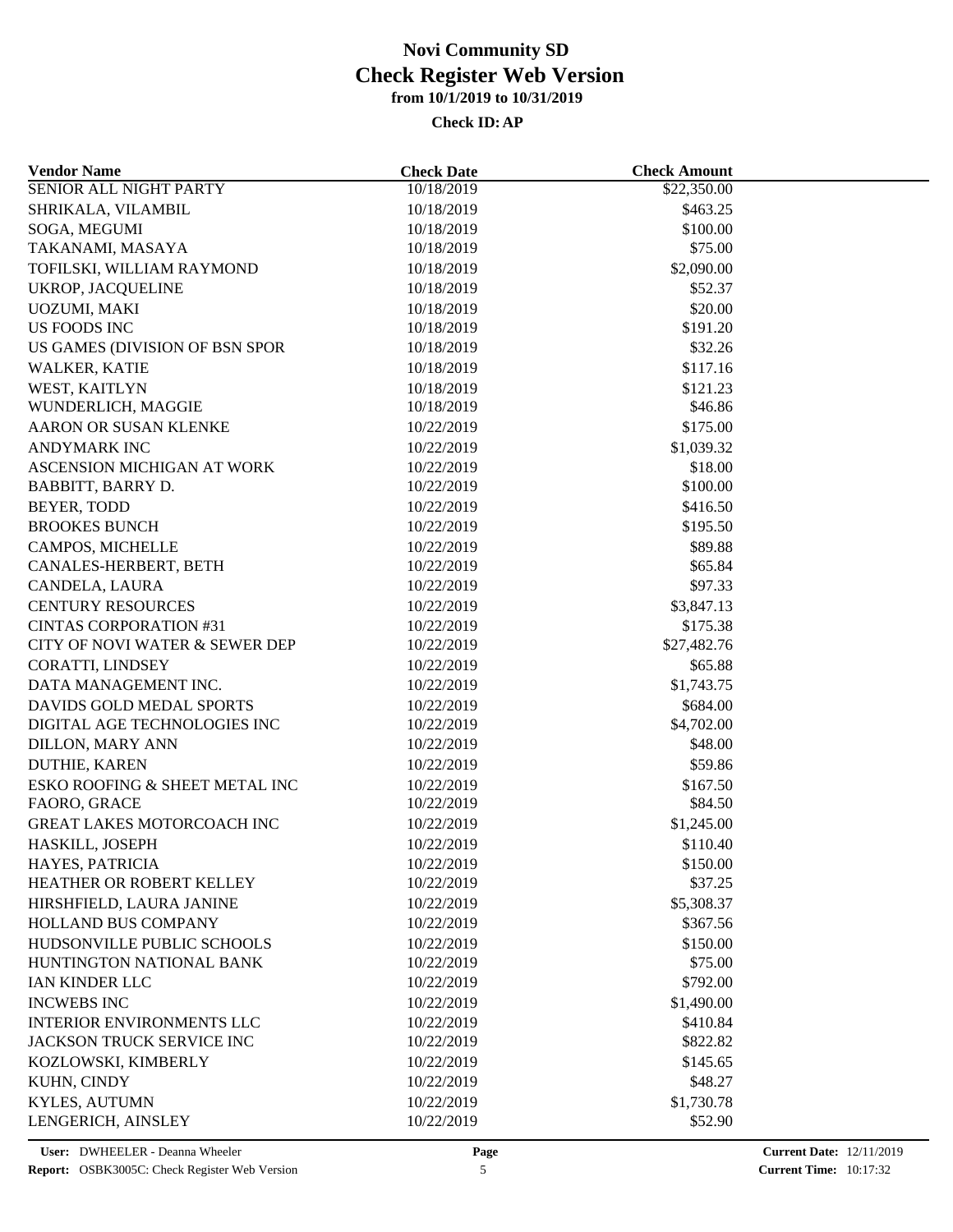| 10/22/2019<br>LEVIN, NEAL<br>\$770.00                         |  |
|---------------------------------------------------------------|--|
| LI, TIANJIE<br>\$70.00<br>10/22/2019                          |  |
| LONGEWAY, DANIEL<br>10/22/2019<br>\$100.00                    |  |
| \$288.77<br>MANDEL, KRISTINE<br>10/22/2019                    |  |
| \$15.00<br>MARTIN, ASHLEY<br>10/22/2019                       |  |
| \$15.00<br>MASSEY, KASSIA<br>10/22/2019                       |  |
| MCDONALD, STEVEN<br>10/22/2019<br>\$55.86                     |  |
| MICHIGAN SCHOOL VOCAL MUSIC AS<br>10/22/2019<br>\$245.00      |  |
| \$95.33<br>MILOSEVICH, SOOK<br>10/22/2019                     |  |
| \$746.86<br>NEFF MOTIVATION INC<br>10/22/2019                 |  |
| NICHOLS PAPER & SUPPLY COMPANY<br>\$4,630.72<br>10/22/2019    |  |
| NOVI EDUCATIONAL FOUNDATION (N<br>10/22/2019<br>\$4,040.00    |  |
| NOVI HIGH SCHOOL ATHLETIC BOOS<br>10/22/2019<br>\$29,388.00   |  |
| <b>OAKLAND SCHOOLS</b><br>10/22/2019<br>\$1,047.25            |  |
| PITSCO INC<br>10/22/2019<br>\$78.98                           |  |
| POORNA, PORANKI SRI<br>\$571.00<br>10/22/2019                 |  |
| <b>REV ROBOTICS LLC</b><br>10/22/2019<br>\$244.68             |  |
| 10/22/2019<br>\$189.00<br>RZEPKA, JIM                         |  |
| \$60.00<br>SAFEWAY SHREDDING LLC<br>10/22/2019                |  |
| \$22,235.00<br>SERVICAR OF MICHIGAN INC.<br>10/22/2019        |  |
| \$33.97<br>SHEETS, RACHEL<br>10/22/2019                       |  |
| STEC, SHELBY<br>10/22/2019<br>\$1,200.00                      |  |
| SURE RIDE TRANSPORATION LLC<br>\$300.00<br>10/22/2019         |  |
| TAYLOR, ROBERT<br>10/22/2019<br>\$137.50                      |  |
| \$74.99<br>TIMMER, THOMAS<br>10/22/2019                       |  |
| TREDROC TIRE SERVICES LLC<br>\$855.00                         |  |
| 10/22/2019                                                    |  |
| UNIVERSITY OF MICHIGAN<br>10/22/2019<br>\$280.00              |  |
| VESCO OIL CORPORATION<br>10/22/2019<br>\$112.25               |  |
| <b>VSC INC</b><br>10/22/2019<br>\$1,715.00                    |  |
| WALLED LAKE CONSOLIDATED SCHOO<br>10/22/2019<br>\$823.00      |  |
| WELLOCK, TRISHA<br>10/22/2019<br>\$50.00                      |  |
| \$59.94<br>WHITTY, KATHERINE<br>10/22/2019                    |  |
| \$490.00<br>WOOD, JESSICA<br>10/22/2019                       |  |
| ADN ADMINISTRATORS INC<br>10/24/2019<br>\$3,961.80            |  |
| \$4,400.00<br>APERTURE EDUCATION LLC<br>10/24/2019            |  |
| AT&T<br>10/24/2019<br>\$639.92                                |  |
| \$48.81<br>CLARK, KIMBERLY<br>10/24/2019                      |  |
| \$59.99<br>D'AMBROSI, SARAH<br>10/24/2019                     |  |
| <b>GLASS CITY FOOD SERVICE INC</b><br>10/24/2019<br>\$432.10  |  |
| KYLES, AUTUMN<br>10/24/2019<br>\$425.79                       |  |
| \$300.00<br>MARDIGIAN, LAURA<br>10/24/2019                    |  |
| MCOSKER, PAUL<br>\$4.47<br>10/24/2019                         |  |
| MESSA (MICHIGAN EDUCATION SPEC<br>10/24/2019<br>\$624,598.30  |  |
| \$3,000.00<br>PITNEY BOWES PURCHASE POWER<br>10/24/2019       |  |
| \$40.00<br>PRINTNOLOGY INC<br>10/24/2019                      |  |
| SAMULSKI, BRIAN<br>10/24/2019<br>\$150.00                     |  |
| <b>SEMSL-ALPINE VALLEY DIVISION</b><br>\$550.00<br>10/24/2019 |  |
| SUBSCRIPTION SERVICES OF AMERI<br>\$388.01<br>10/24/2019      |  |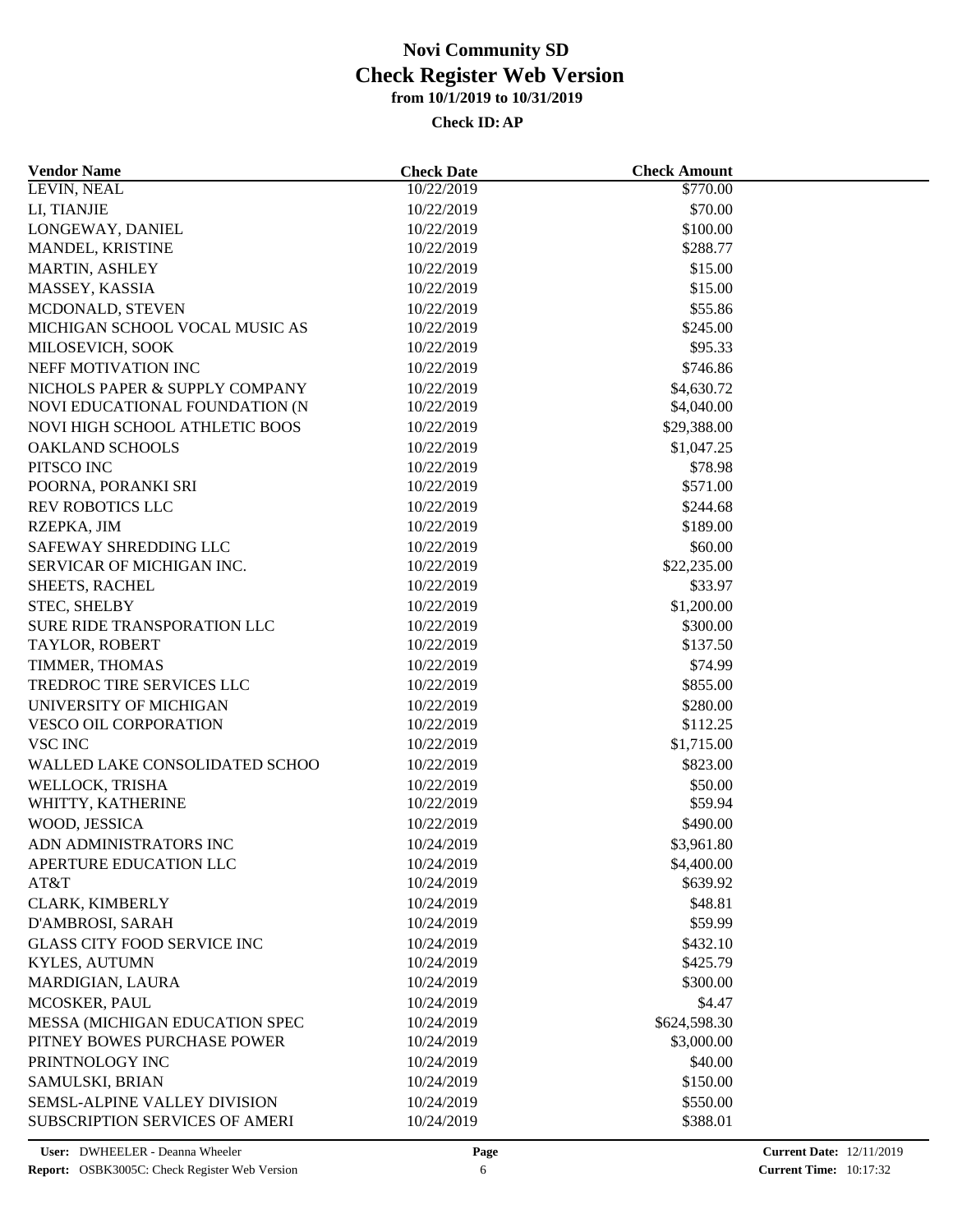| <b>Vendor Name</b>                            | <b>Check Date</b> | <b>Check Amount</b>    |  |
|-----------------------------------------------|-------------------|------------------------|--|
| THE ITALIAN AMERICAN BANQUET C                | 10/24/2019        | \$1,604.00             |  |
| VALENTINE, CYNTHIA                            | 10/24/2019        | \$332.22               |  |
| <b>WAGEWORKS INC</b>                          | 10/24/2019        | \$788.64               |  |
| <b>CHAPTER 13 TRUSTEE</b>                     | 10/25/2019        | \$161.50               |  |
| <b>MISDU</b>                                  | 10/25/2019        | \$1,683.50             |  |
| PENNSYLVANIA HIGHER ED ASSISTA                | 10/25/2019        | \$167.29               |  |
| PIONEER CREDIT RECOVERY INC.                  | 10/25/2019        | \$61.11                |  |
| UNITED STATES TREASURY                        | 10/25/2019        | \$62.00                |  |
| WELTMAN WEINBERG & REIS CO. LP                | 10/25/2019        | \$6.96                 |  |
| <b>ABC MANAGEMENT</b>                         | 10/30/2019        | \$3,498.00             |  |
| ABSOLUTELY BAFFLING MAGIC                     | 10/30/2019        | \$1,000.00             |  |
| ALLEGRA MARKETING PRINT MAIL -                | 10/30/2019        | \$169.36               |  |
| ANDYMARK INC                                  | 10/30/2019        | \$77.70                |  |
| AT&T                                          | 10/30/2019        | \$900.06               |  |
| <b>BAUMBICK, MIRANDA</b>                      | 10/30/2019        | \$49.98                |  |
| <b>BLANKENSHIP, VALERIE</b>                   | 10/30/2019        | \$59.28                |  |
| CADENA, LYDIA                                 | 10/30/2019        | \$48.02                |  |
| CARTER, NICOLE                                | 10/30/2019        | \$239.89               |  |
| <b>CHARTWELLS DINING SERVICES</b>             | 10/30/2019        | \$337,753.31           |  |
| CINGEL, MICHELE                               | 10/30/2019        | \$41.74                |  |
| CORRIGAN OIL/CORRIGAN TOWING C                | 10/30/2019        | \$404.45               |  |
| COURTEMANCHE, DANIELLE                        | 10/30/2019        | \$125.00               |  |
| <b>DTE ENERGY</b>                             | 10/30/2019        | \$19,893.10            |  |
| DTE ENERGY                                    | 10/30/2019        | \$9,095.89             |  |
| <b>ECA SCIENCE KIT SERVICES</b>               | 10/30/2019        | \$3,707.87             |  |
| <b>ENVIRO-CLEAN SERVICES INC</b>              | 10/30/2019        | \$9,098.81             |  |
| EXECUTIVE ENERGY SERVICES LLC                 | 10/30/2019        | \$400.00               |  |
| FENCHEL, KENNETH                              | 10/30/2019        | \$3,000.00             |  |
| FENCHEL, LISA                                 | 10/30/2019        | \$25.00                |  |
| FLEETPRIDE INC                                | 10/30/2019        | \$674.76               |  |
| <b>GOLDEN, KATY</b>                           | 10/30/2019        | \$125.00               |  |
| GRANT, JANET OR TODD                          | 10/30/2019        | \$222.72               |  |
| <b>GREAT LAKES FURNITURE SUPPLY I</b>         | 10/30/2019        | \$5,683.30             |  |
| HARDIK OR SUCHETHA PANDYA                     | 10/30/2019        | \$100.00               |  |
|                                               | 10/30/2019        |                        |  |
| INTERIM HOME HEALTHCARE OF OAK<br>KIM, ELYSSA | 10/30/2019        | \$4,193.75<br>\$100.00 |  |
| <b>LAWSON PRODUCTS INC</b>                    | 10/30/2019        | \$275.21               |  |
|                                               |                   |                        |  |
| MCKAIG, HEATHER                               | 10/30/2019        | \$194.91               |  |
| MICHELS, KIMBERLY                             | 10/30/2019        | \$450.00               |  |
| O'CONNOR, LOGAN                               | 10/30/2019        | \$29.99                |  |
| <b>OAKLAND SCHOOLS</b>                        | 10/30/2019        | \$265,918.50           |  |
| PAYNE, JODY                                   | 10/30/2019        | \$44.68                |  |
| PENNYCUFF, LAURA                              | 10/30/2019        | \$107.86               |  |
| PLYMOUTH CANTON COMMUNITY SCHO                | 10/30/2019        | \$120.00               |  |
| PRESIDIO NETWORKED SOLUTIONS L                | 10/30/2019        | \$8,238.00             |  |
| PRINTNOLOGY INC                               | 10/30/2019        | \$40.00                |  |
| <b>PURVIS &amp; FOSTER</b>                    | 10/30/2019        | \$4,408.62             |  |
| <b>RELIABLE DELIVERY</b>                      | 10/30/2019        | \$1,985.00             |  |